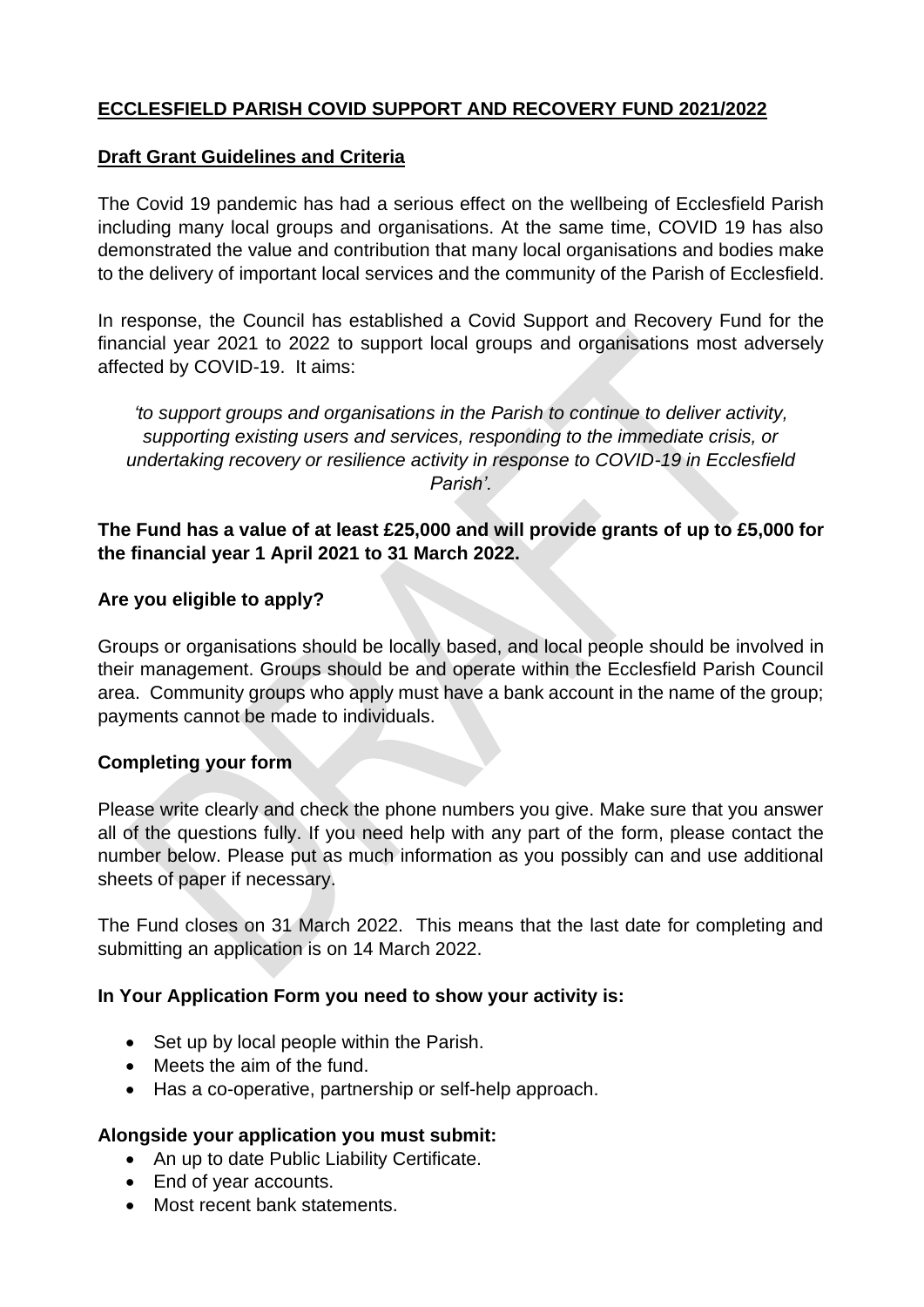## **What We Fund:**

Any activity by a group (both capital and revenue) in support of the aim of the Fund, and which enables them to '*Continue to deliver activity, supporting existing users and services, responding to the immediate crisis, or undertaking recovery or resilience activity in response to COVID-19 in Ecclesfield Parish'*. This includes both helping bodies and organisations to:

- Continue to deliver activity in response to COVID-19 pandemic.
- Change, enhance and adapt to become more resilient to respond to new and future challenges arising from the COVID-19 pandemic.

Please note we can only fund an organisation or body for a maximum of £5,000 in one or more grants between 1 April 2021 and 31 March 2022 and they can only hold one grant at a time from the Fund.

## **We don't fund?**

- Individuals childcare, training, travel expenses, salaries or wages.
- Salary costs for paid workers.
- Party political or religious activities though we may fund community activities run by churches and faith organisations.
- Groups or activities outside the Parish area.
- Services which other bodies, such as Sheffield City Council, has a statutory responsibility to provide such as road maintenance, schools – though we may be able to fund activities in support of these.
- Things that have already happened or have been paid for.

# **What about the Council's main grant Programme?**

- Groups and bodies may also apply to the Council's main grant programme for different activities - you cannot make duplicate or similar applications to this and the Council's main grant programme – if you are in doubt about which programme you should apply to, please get in touch.
- Please note, if we consider you could receive the funds you are applying for more appropriately from the Council's main grant programme, or another organisation, then we may ask you to apply to them instead.

### **Are there any conditions that apply?**

- If you decide to change how you will spend the money, then you must let us know.
- You must keep receipts we may need to see copies.
- You must complete the activities we have funded normally within six months.
- You will be sent or given a monitoring form that you must complete and return to us by the date stated on the form.
- If you don't return the monitoring form you may not get any funding in the future.
- We do expect that participants on workshops, trips etc. would contribute to the cost, even if it's a small amount.
- It is a requirement of the Parish Council that photographic evidence is provided of the event/purchase for which the grant is given.